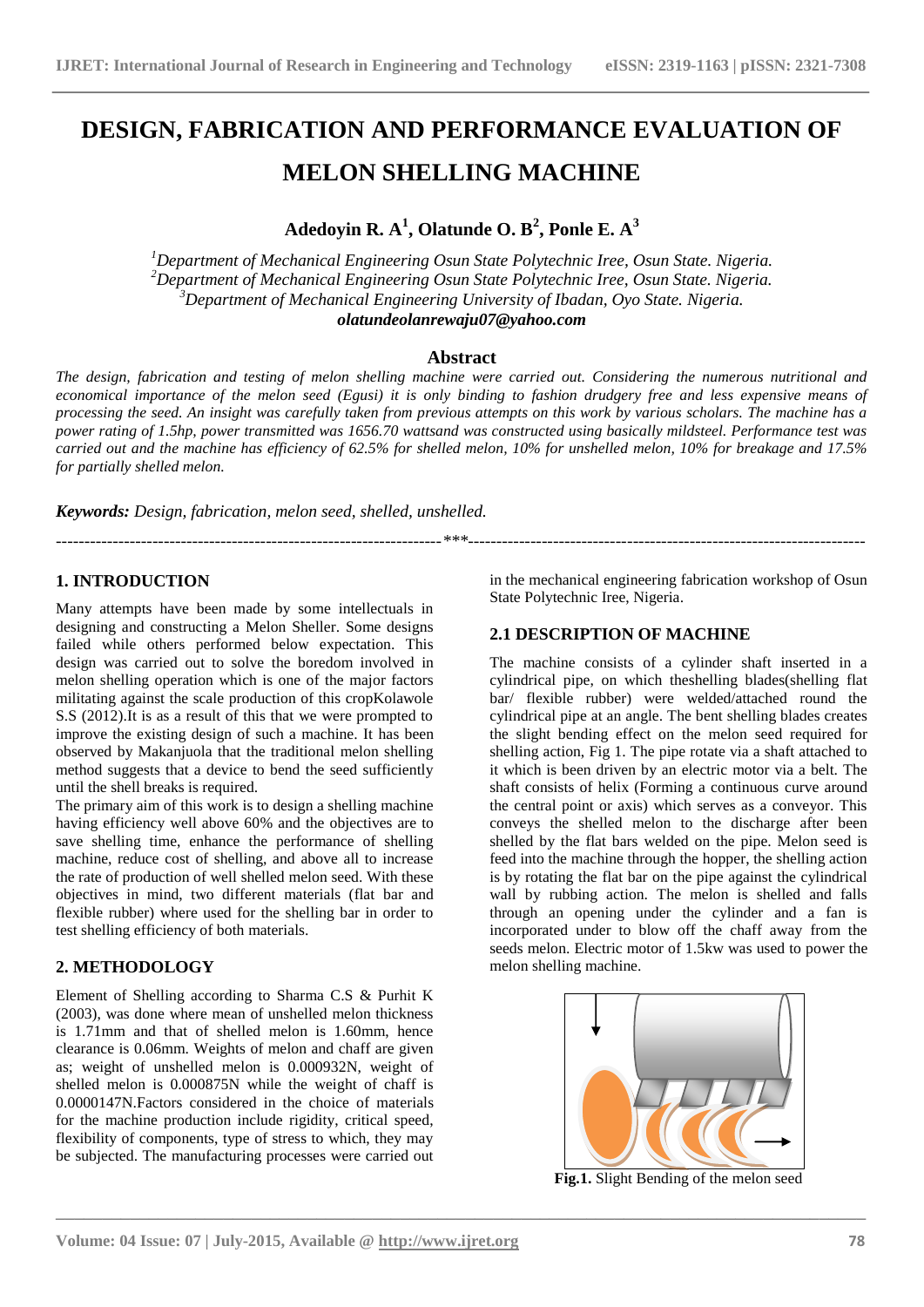#### **2.2 DESIGN CALCULATIONS**

#### **DESIGN THEORY**

The various components produced and tested were: Solid shaft, hopper, shelling cylinder, pipe and flat bars, bearing, frame and bearing house.

According to J.E Shirley (1989), Design for shelling pipe was given using the formula shown below

Shelling pipe area 
$$
A_p = \pi r^2
$$
 (1)  
\n $r_p$  = radius of the pipe; volume of shelling pipe  
\n $V_p = \pi r^2 L_p$  (2)

Where

 $L_p$  = length of the shelling pipe

Area of shelling cylinder

 $A_c = \pi r^2$  (3) Where

 $r_c$  = radius of shelling cylinder; volume of shelling cylinder  $V_c = \pi r_c^2 L_c$  (4)  $V_c = \pi r_c^2 L_c$ (4)

Clearance between shelling cylinder and shelling pipe (5) Where

 $h_p$  = height of the flat bar on pipe.

 $h_c$  = height of shelling cylinder

 $V_1 = 1/3$  x base area x height – volume for hopper Where  $V<sub>h</sub>$  volume of hopper

 $H = height of hopper$ 

#### **2.2.1 DESIGNS FOR SHAFT**

Design for shaft involves analyzing the various forces acting on the shaft and obtaining the required diameter that will withstand the force according to M.F Spotts (1991).were by shown below give us the Algebraic sum of forces acting on the member is equal to zero. That is

$$
R_A + R_B = W_1 + W_2 + W_3
$$
 (6)

 $R_B = W_1 + W_2 + W_3 - R_A$ 

#### **2.2.2 SHEAR FORCES ON SHAFT (S.F)**

Shear force on shaft is the algebraic sum of forces acting to one side of the section according to Allen S.H and Alfred R.H (1982).the diagram shown below analyzed the Shear forces at various sections that is



 **Fig.2.** Forces Acting on Shaft

 $= W_1 - R_A + W_2 - R_B + W_3$   $(X_1 + X_2) \le X \le (X_1 + X_2) \le X \le$  $(X_1 + X_2 + X_3)$ 

Forces required to rotate the shaft according to J.E Shirley (1989), (7)

Where  $P = power$  of electric motor

 $\acute{\omega}$  = Angular Velocity

 $r_m$  = Radius of Motor Shaft

But

 (8) Where

 $N =$  Speed of Motor in rev/min Torque is the work required in rotating the shaft.

$$
Also T = Fr. \tag{9}
$$

 (10) Where

 $r<sub>s</sub>$  is the shaft radius However, torque can also be obtained from the following relation:

Where  $T =$  Applied Torque J = Polar Moment of Area  $i =$ Shear Stress  $G =$  Modulus of Rigidity  $\varphi$  = Angle of twist

 $L =$ Length of Shaft

## **2.2.3 SPEED CONTROL**

The need to regulate or control the speed of the motor to some certain limit become necessary because too high speed will crush the melon and too low speed can over stress the shelling teeth. The formula crush the melon and too low speed can over stress the shelling teeth. The formula  $N_1D_1 = N_2D_2$  according to Sharma C.S and Purchit Kamalesh (2003), Where  $N_1$  = Speed of Electric Motor,  $D_1$  = Diameter of Pulley on Electric Motor,  $N_2$  = Speed of Shaft,  $D_2$  = Diameter of Pulley on Shaft.

#### **2.2.4 BELT DRIVE**

Belt drives uses the friction that exists between the pulley and belt to transmit a torque. The belt is stretched between the pulley with an initial tension  $T_1$ , i.e. the one supply the torque to transmit the power via the friction between the contact surface of the belt and pulley. The transmitted torque is solely in the belt during operation, there being a "tight" side and a "slack" side



 **Fig.3.** Vee-Belt

The belt selected in this design is the vee-belt. The vee belt Fig. 2, has a special tapered section of vee shape, which is located in vee grooves in the circumference of the pulley. This gives a positive location and increases the normal reaction between the contact surfaces of the belt and pulley. The belt tension ratio is given by

(11)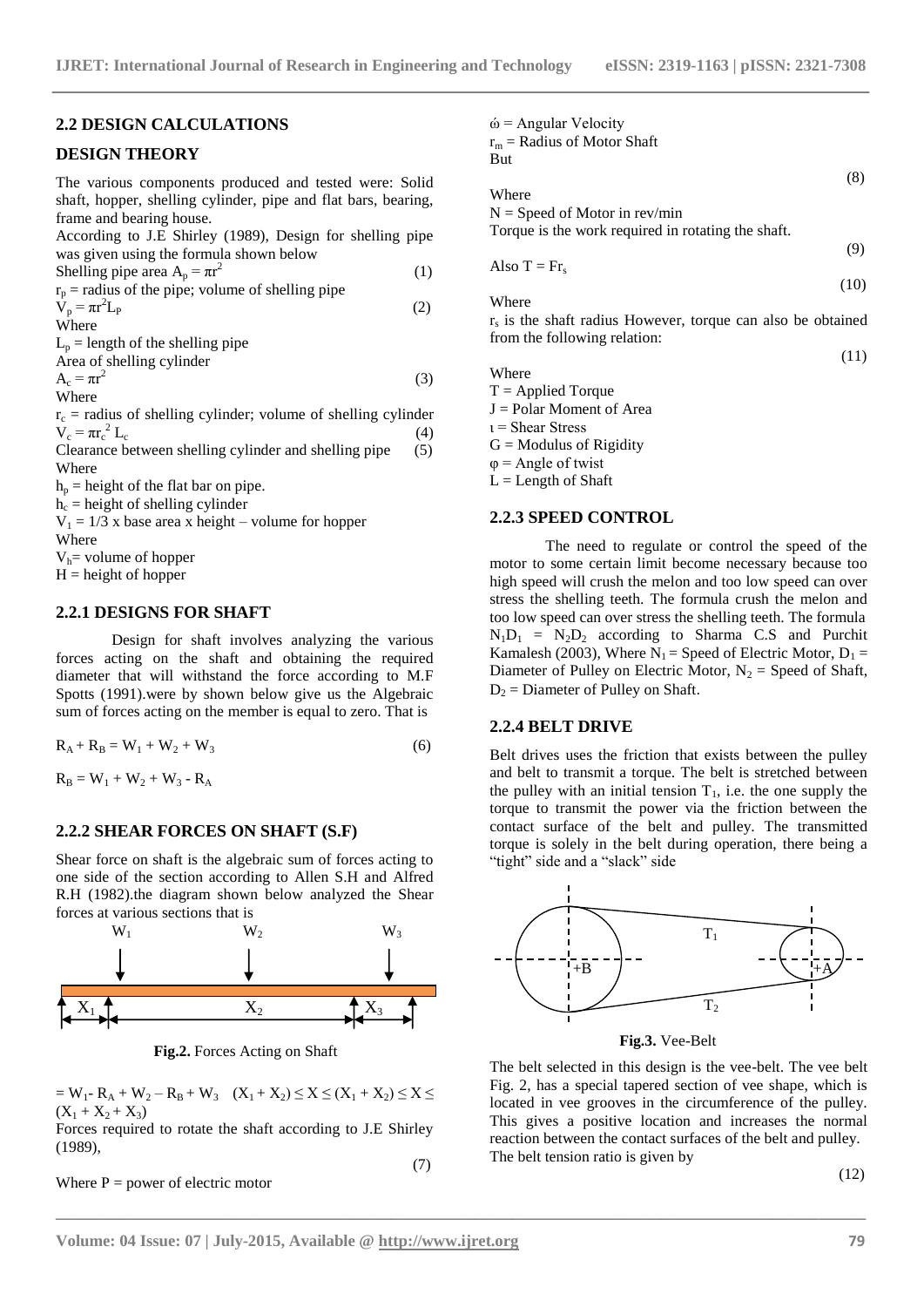According to M.E Spotts (1988) Where

 $\theta$  is the angle of contact between the belt and the pulley, also known as the ship angle.

 $\mu$  = Coefficient of Friction

 $\alpha$  = The Pulley Grooves Angle

 $\theta^1$  = Ship Angle in Radian.

## **2.2.5 POWER TRANSMISSION BY BELT**

The driving pulley causes a difference in tension in the belt which is transferred to the driven pulley. The driven thus experiences a torque which is caused by the difference in tension in the belt. Since power transmission in belt involves two pulleys, then torque on driving pulley A.  $=(T_1 - T_2) r_A$ 

 (13) and torque on driven pulley  $B = (T_1 - T_2) r_B$ 

(14)

Now, power transmitted = Torque x Angular Velocity.  $P_A = (T_1 - T_2) r_A \omega_A$  from pulley A And from pulley B  $P_B = (T_1 - T_2) r_B \omega_B$ But and

which is equal to the speed and power transmitted

## **2.8 DESIGN ANALYSIS**

 $=(T_1 - T_2)r$  Watts …. Where  $r_A$  = radius of Pulley on Electric Motor  $r_B$  = radius of the Pulley on Shaft (Shelling Shaft)

## **2.2.6 LENGTH OF BELT**

 (15) according to Aaron D. Deustchamn (1975), Where  $L_B =$ Length of Belt  $D_2$  = Diameter of Pulley on Shaft  $D_1$  = Diameter of Pulley on Electric Motor  $C =$  Centre Distance Between Pulley.

#### **2.2.7 BEARING**

This is a machine part which supports another part which rotates slides or oscillates in it, or on it.Bearing are in different categories and types and their function is to reduce friction between two rotating parts. It reduces wear and reduces heat to be generated due to friction and support load on rotating parts.

For the purpose of this design a ball bearing of bore 25mm was selected.

| <b>Parameters</b>                                      | <b>Equations</b>                                  |  |  |
|--------------------------------------------------------|---------------------------------------------------|--|--|
| Area of pipe                                           | $A = \pi {r_p}^2$                                 |  |  |
| Volume of pipe                                         | $V_p = \pi r_p^2 L_p$                             |  |  |
| Area of shelling cylinder                              | $Ac = \pi {r_c}^2$                                |  |  |
| Volume of shelling cylinder.                           | $V_c = \pi r_c^2 L_c$                             |  |  |
| Clearance between shelling pipe and shelling cylinder. | Clearance between Cylinder and Pipe               |  |  |
| <b>SHEAR FORCE ON SHAFT</b>                            | 0.06N/mm<br>0.3N/mm<br>0.13N/mm                   |  |  |
|                                                        | 40 <sub>mm</sub><br>$200$ mm<br>40 <sub>mm</sub>  |  |  |
|                                                        | $-25.48N$<br>34.52N<br>2.4N<br><b>S.F Diagram</b> |  |  |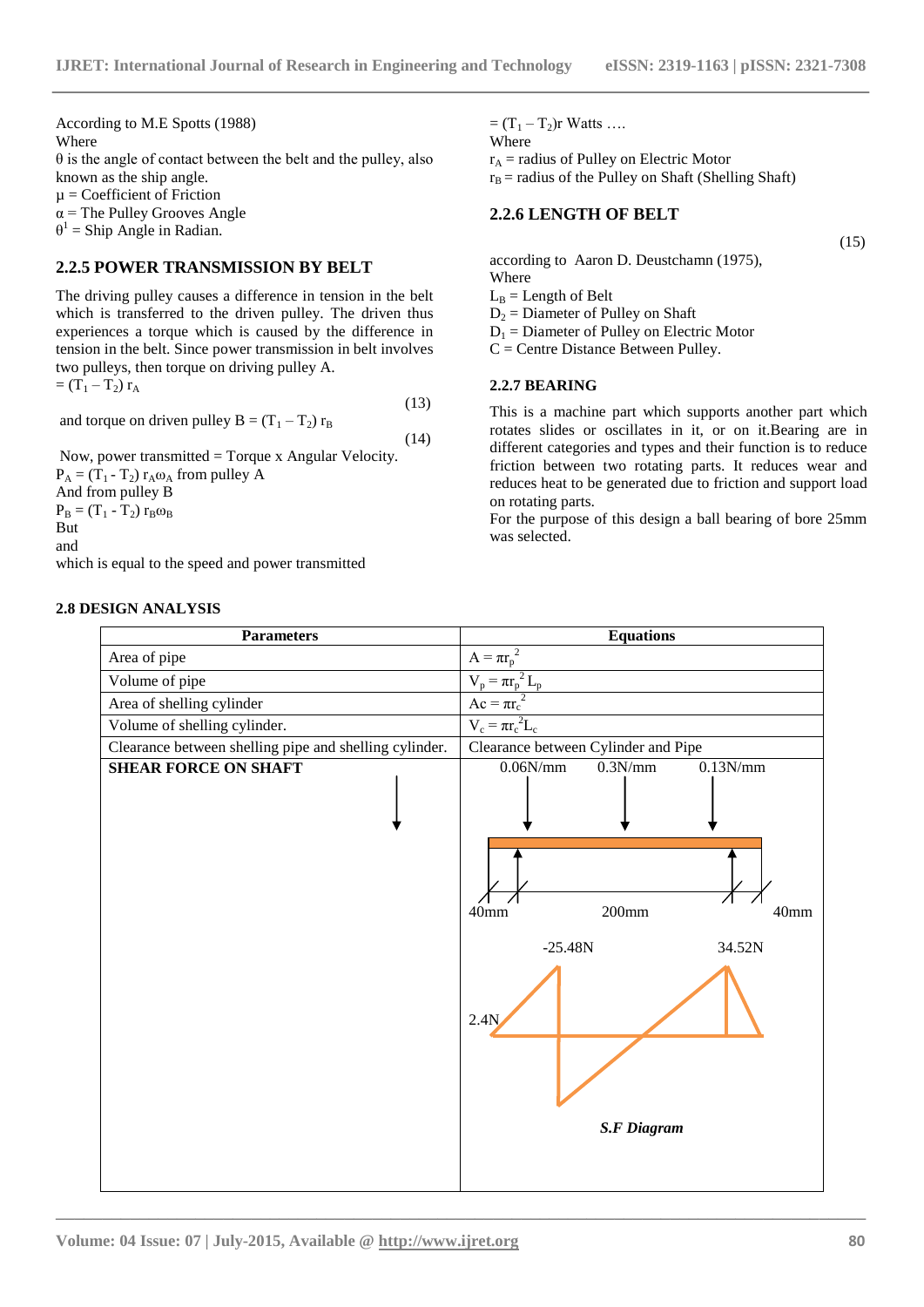| Force required to rotate         |                                                                  |
|----------------------------------|------------------------------------------------------------------|
| Speed reduction<br>From equation | $N_1D_1 \pi = N_2D_2 \pi$                                        |
| <b>BEARING SELECTION</b>         | $P_r = XR+YT$                                                    |
|                                  | $P_r$ = equivalent radial load                                   |
|                                  | $L_{10} = (C/p)^{k}$ x 10 <sup>6</sup>                           |
|                                  | $C = (2,420 \text{ x } 4.448)$ N from the bearing load table for |
|                                  | bearing having 25mm                                              |
|                                  | Bore                                                             |
|                                  | $K = 3$ for ball bearing                                         |
|                                  | $L_{10} = (2,420 \times 4.448)^3$                                |
|                                  | 818.4                                                            |
|                                  | $= 2275 \times 10^6$ rev                                         |
| Capacity requirement,            | $Cr = p (\underline{L_{10}N})^{1/3}$                             |
|                                  | Z.                                                               |
|                                  | $Cr =$ capacity requirement                                      |
|                                  | $Z = constant$ for ball bearing from bearing table               |
|                                  | $Cr = 1723589.98$                                                |

# **2.3 TESTING OF THE MACHINE**

The efficiency of the melon shelling machine was determined by testing theprocessed melon seeds, wettedto increase the moisture content and thereby reduce the brittleness of the seed in order to ease the problem of seed breakage, since percentage seed breakage is found to reduce with increased moisture content of melon seed, Shittu and Ndrika (2012).Equally weighed melon seeds were fed into the machine via the hopper to test for percentage efficiency in both cases (flexible rubber and then flat bar).

# **3. RESULTS AND DISCUSSION**

Table 1 below shows percentage performance of the machine in terms of shelled, unshelled, damaged and partially shelled melon seeds when the Flexible rubber and the flat bar were used for shelling. It is observed from the tabulated result shown that a higher percentage of seed was shelled making use of the Flexible rubber, likewise a higher percentage of partially shelled seeds was obtained. However, the advantage of a higher shelled seed out-weight the disadvantage of possible higher partially shelled seeds when the Flexible rubber is used.

| <b>Table 1: Calculated Percentage Efficiency Considering Shelled,</b> |  |
|-----------------------------------------------------------------------|--|
| <b>Unshelled, Damaged and Partially Shelled Melon Seeds</b>           |  |

| $\sim$ more and $\sim$ money of the $\sim$ money $\sim$ more $\sim$ and $\sim$ $\sim$ $\sim$ $\sim$ $\sim$ |            |            |            |            |  |  |
|------------------------------------------------------------------------------------------------------------|------------|------------|------------|------------|--|--|
| Method                                                                                                     | Percentag  | Percentag  | Percentag  | Percentag  |  |  |
|                                                                                                            | seeds<br>e | seeds<br>e | seeds<br>e | seeds<br>e |  |  |
|                                                                                                            | shelled    | unshelled  | damaged    | partially  |  |  |
|                                                                                                            | (% )       | (% )       | (% )       | shelled    |  |  |
|                                                                                                            |            |            |            | (%)        |  |  |
| Flexibl                                                                                                    | 70.95      | 6.5        | 4.75       | 17.8       |  |  |
| e                                                                                                          |            |            |            |            |  |  |
| rubber                                                                                                     |            |            |            |            |  |  |
| Flat bar                                                                                                   | 62.5       | 10.0       | 10.0       | 17.5       |  |  |

## **4. CONCLUSION**

In this work, the melon shelling machine was designed, constructed and tested using two different materials (flat bar and flexible rubber) for shelling with 62.5% and 70.95% efficiency respectively. A need to bend the melon seed sufficiently till breakage, requires some amount of flexibility which is evident in the greater percentage seeds shelled, lesser percentage seed unshelled, and lesser percentage damaged seeds, obtained from using the flexible rubber. However, the use of flexible rubber lead to higher percentage seeds partially shelled, this disadvantage does not out weigh the above mentioned advantages observed by making use of the flexible rubber.This shows the improvement in performance of melon shelling machine as a result of the design flexibility.

# **REFERENCES**

- [1] Aaron D. Deustchamn (1975), Machine Design (theory and practices) CollierMacmillan Publishers.
- [2] Adekunle A.S (2009),Development and Performance manually & motorized melon shelling machine.
- [3] Allen S.H and Alfred R.H (1982), Theory and Problems of Machine Design McGrew-Hill Book co. Singapore pp. 114, 138 and
- [4] Kolawole S.S (2012),Development and Performance tests of a melon (Egusi) Seed
- [5] Orisaleye J.T, Danisa O, Ojolo S.J & Ogbonanya C. (2010). Design and Development of Cashew Nut Shelling Machine.
- [6] Sharma C.S and Purchit Kamalesh (2003), Design of machine elements, Prentice Hill of Indian, New Delhi.
- [7] Shirley J.E (1989), Mechanical Engineering Design. 5<sup>th</sup> Edition, Mc Grew-Hill Book co. pp 54, 55 and 93.
- [8] Shirley J.E (1989), Mechanical Engineering Design. 5<sup>th</sup> Edition, Mc Grew-Hill Book co. pp 389 - 399.